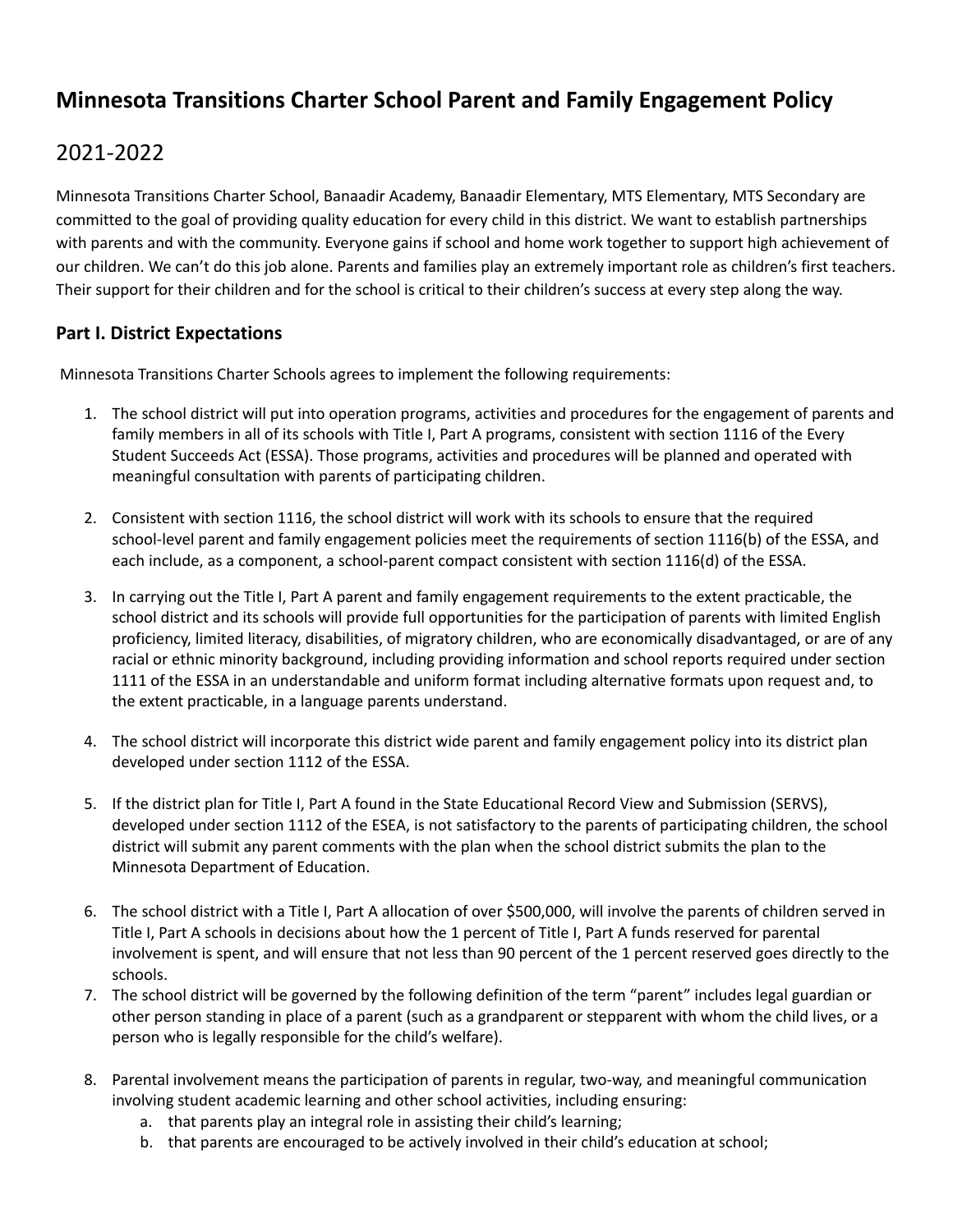- c. that parents are full partners in their child's education and are included, as appropriate, in decision-making and on advisory committees to assist in the education of their child;
- d. that other activities are carried out, such as those described in section 1116 of the ESEA.

## **Part II. Description of How the District and School Will Implement Required Components**

- 1. Minnesota Transitions Charter Schools will engage parents and families who have Title I students in developing/revising the district and school policy.
	- Parents will be included in revising the parent involvement plan by attending and becoming a member of the Title One Committee meetings.
	- Meetings at opportune times –planning, reviewing, and improvements to be discussed
	- Notification of student selection/qualification for Title I program by written explanation, including information pertaining to program and to provide contact information for any questions parents may have can be addressed
	- Parents will receive regular communication consisting of monthly calendars, mailings, telephone communication and website access of upcoming events.
	- Schedule Parental Visitation Nights such as Fall Open House, Academic Title One Nights, Annual District Meeting
	- Needs Assessment Surveys/Evaluations
- 2. Minnesota Transitions Charter Schools will take the following actions to engage the parents and families in jointly developing the district Title I plan (section 1112) which is in the SERVS application and the development and review of the Schoolwide or Title I Targeted Assistance Plan. If applicable the Comprehensive Support and Improvement and the Targeted Support and Improvement plan, in the schools' identified for improvement plans. [Section 1111(D) (1)(2)]
- 

A. The district will involve parents in Shared Decision Making committees consisting of parents/teachers/administrators for revision of the Title I Plan by:

- Determine goals and objectives for the new school year
- Continued participation in the School improvement Planning and Revision Suggestion boxes in various locations for parent input
- District Report Card posted on State Website
- Needs Assessment Surveys and Evaluations
- B. Parent will be informed about the school report card:
	- The MTCS website (MTCS.org) will post the state web address for viewing the results of ESSA for MTCS,
	- Provide copies of the ESSA Report Card or LEA School Report Card will be available at each building site,
	- Providing a link to the Minnesota Transitions School Report Card on the Minnesota Department website
	- Brochures displayed on how to read the ESSA Report Card and individual student state reports
	- Disseminating and discussing the MCAIIl scores at the Parent-Teacher conferences.
- C. The district will notify the parents of any building/program in the MTCS district that has been Identified for needs improvement by ESSA:
	- Sending the information home explaining the needs status and level of their individual buildings
	- Notify parents by letter of the educational rights of the children according to the needs level of the school.
	- D. The district will consult parents about the district plan for improvement by:
		- Conducting Title One Parent committee meetings where parents are invited to join the committee and be representatives for all the parents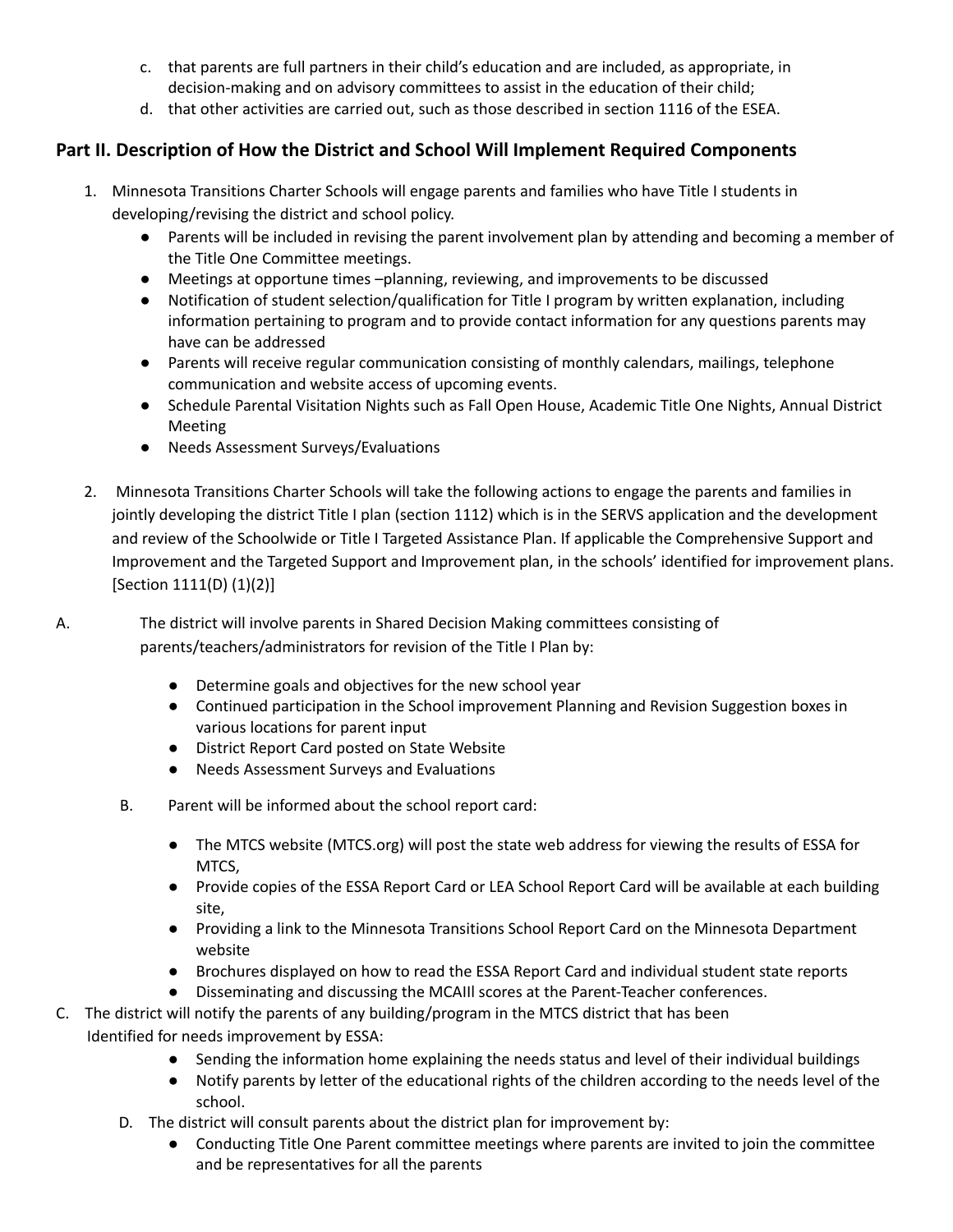- Scheduling four Parent events (dinners or breakfast) with the agenda to update parents on the improvement plan
- District wide annual meeting.
- E. The district will conduct staff development for implementing effective strategies

for parent involvement:

- At the PLC (Professional Learning Communities) meetings staff will collaborate on strategies which will encourage more parent involvement in the classroom and school Notice will be sent home in a timely manner of when family night activities take place and flyers will be posted of events that involve parents in MTCS buildings
- Staff Development on creating classroom volunteering opportunities for parents Staff collaboration and development of Video of class expectations (opportunities) per grade sent home
- "First Call" teachers make parents aware of positive behavior and events in class Individual classroom teachers keep the MTCS web page updated with pertinent Information about classroom celebrations and upcoming events (tests, assignments, etc.)
- Use of Skyward to keep parents informed of individual student progress and class assignments.
- Using Email newsletters teachers announce classroom volunteering opportunities and classroom events.
- 3. Minnesota Transitions Charter Schools will coordinate technical assistance and other support that is necessary to build the capacity of staff in planning and implementing effective parent and family engagement activities to improve student academic achievement and school performance. This could include meaningful consultation with employers, business leaders and philanthropic organizations or individuals with this experience in effectively engaging families in education.
	- Parents with access to the internet outside of school can view student's progress and attendance through skyward.
	- Teachers communicate through emails, when available, of monthly classroom volunteering opportunities and classroom events,
	- Parents will have access to teacher's school email address to communicate with teachers regarding classroom questions and matters,
	- Individual classroom teachers keep MTCS web page updated with pertinent information about classroom celebrations and upcoming events (tests, assignments, etc.),
	- Skylink phone system is used to notify parents/guardians when students are absent or notify them about special events taking place at each building,
	- Parents will receive instructions on how to monitor students' progress using Skyward.

In addition to the above activities, the K-8 Schools will also include the following:

- Sharing methods on how to establish routing family reading and Math time at home with your child; Making cards, Reading aloud/questioning; Flashcards/Concentration; Board games; learning game sites
- Encouraging parents to model good reading habits and monitor homework
- Inviting all parents/students to the Math and Reading Night planned by the Title I program
- Providing researched based activities, materials, and information on strategies for practical application, which accelerate learning/growth in the areas of Reading and Math
- Supplying take-home activities
- List of educational websites will be distributed to parents for use at home
- MTCS will conduct Math and Reading Title I parent nights to inform parents on ways to help support student learning at home
- Providing resources and hands-on experience with technology using the school computer lab.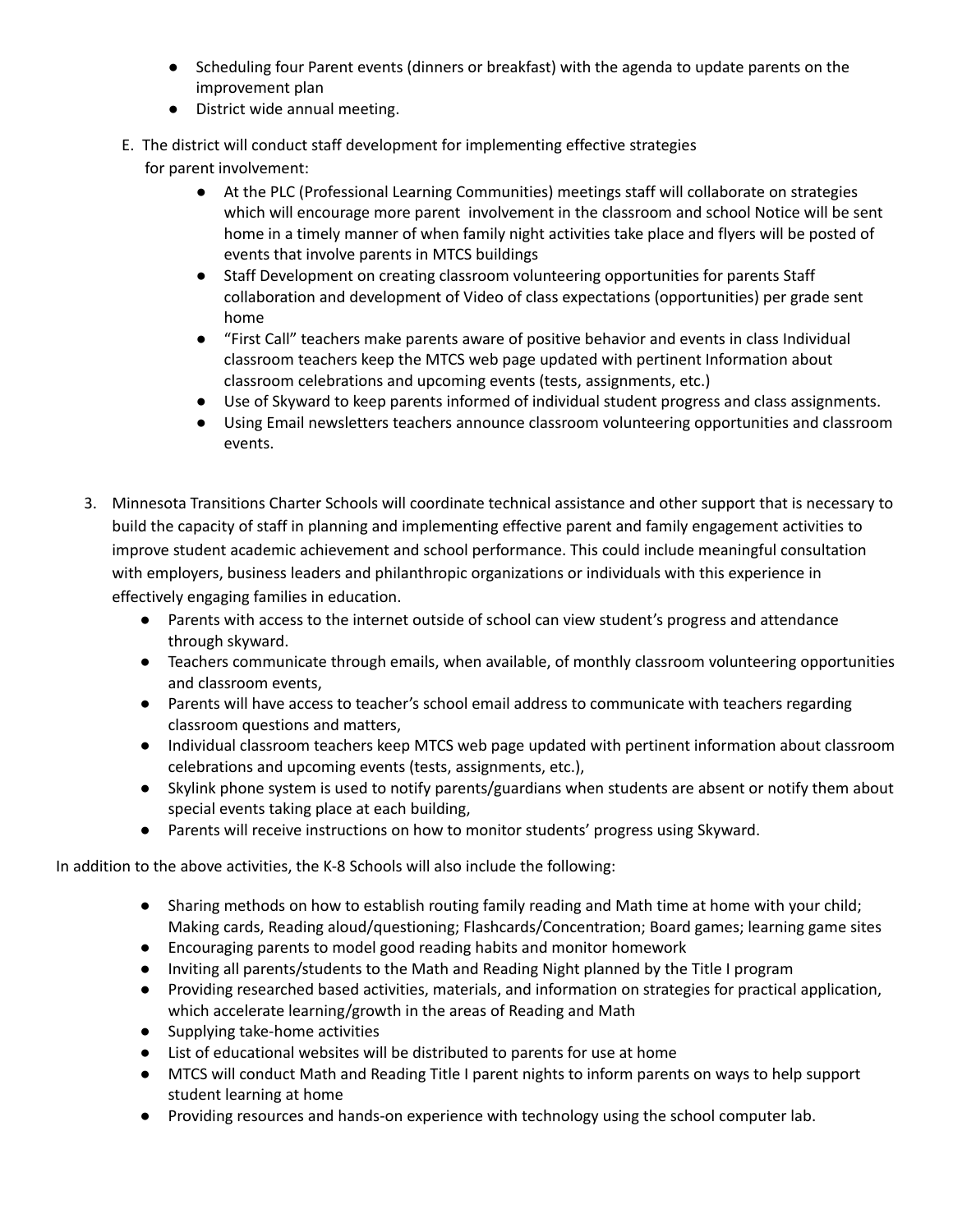- 4. Minnesota Transitions Charter Schools will coordinate and integrate with federal, state, and local programs, including public preschool programs, to implement effective parent and family engagement strategies that improve student achievement and school performance,
- The school district will, with the assistance of its title I schools, provide assistance to parents of children served by the school district or school, as appropriate, in understanding topics such as the following, by undertaking the actions such as:
	- The state's academic content standards,
	- The state's students' academic achievement standards,
	- The state and local academic assessments including alternate assessments,
	- The requirements of Title I,
	- How to monitor their child's progress, and
	- How to work with educators.

MTS will provide the following activities to ensure success:

- Parent/Teacher Conferencing will be planned twice a year for parents and teachers to discuss state, classroom assessments and student progress
- Parents will be receive instruction on how to monitoring student progress through Skyward
- Open door policy that invites parents to visit and ask questions
- Elementary and Middle School will conduct parent events (dinners or breakfast) to support parent knowledge of state academic state standards, assessments and Title I requirements.
- Annual meeting to inform parents of Title I requirements
- On-going displays in Building and school office
- Brochures displayed on how to read the ESSA Report Card and individual student state reports
- Information is available in building office of State standards and State assessments
- Parent opportunities for volunteering posted in Office and entrance of schools
- *●* Parents will be provided with a syllabus for the year of the academic essentials and expectations for their child's school year. (MTCS Website and Notices sent home)
- *MTCS will provide transportation as needed to enable parents to participate in school related meetings and activities*.
- B. The school district will, with the assistance of its title I schools and parents, provide

materials and training to help parents work with their children to improve their children's academic achievement, such as literacy training and using technology, as

appropriate, to foster parent involvement by:

- Providing materials on to monitor student progress through Skyward
- Sharing methods on how to establish routing family reading time at home with your child; Making cards, Reading aloud/Questioning; Flashcards/Concentration; Board games; Learning game sites
- Encouraging parents to model good reading habits and monitor homework
- Inviting all parents/students to the Reading Night planned by the Title I program
- Providing researched based activities, materials, and information on strategies for practical application which accelerate learning/growth in the areas of phonemic Awareness, phonics/word recognition, vocabulary, comprehension, and fluency
- Supplying take-home stories
- List of educational websites will be distributed to parents for use at home
- MTCS Elementary and Middle schools will conduct Math and Reading Title I parent nights to inform parents on ways to help support student learning at home
- Providing resources and hands-on experience with technology using the school computer lab.

The school district will, with the assistance of its Title I schools and parents, educate its teachers,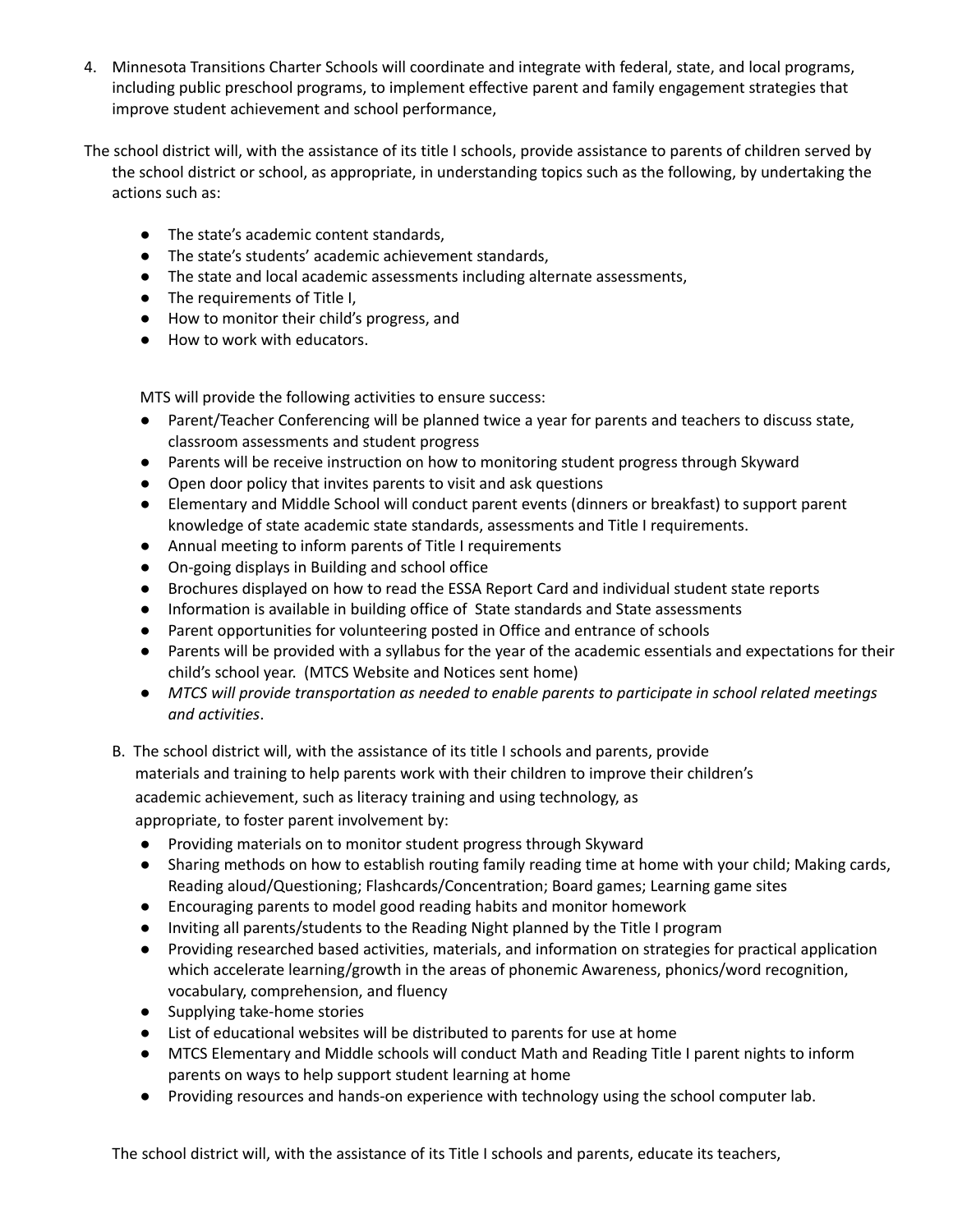pupil services personnel, principals and other staff, in how to reach out to, communicate with, and work with parents as equal partners, in the value and utility of contributions of parents, and in how to implement and coordinate parent programs and build ties between parents and schools, by:

- Title I Committees
- Engaging in regular staff development as designated by the district
- Cooperating with the Metro ECSU Office of Education
- Parental access to the District website in order to inform about curriculum, assessment, and classroom events
- Variety of guest speakers to in-service teacher connections with parents and relationship building initiatives.
- D. The School district will take the following actions to ensure that Title I information related to the school and parent- programs, meetings and other activities, is sent to the parents of participating children in an understandable and uniform format, including alternative formats upon request, and, to extent practicable, in a language the parents can understand:
	- Notices, calendars, and /or by phone Notices of all Title I events will be posted in various places in each building and the offices of each building
	- Flyers, packets, the school website, etc. in order in inform parents concerning topics aforementioned
	- All notices will be translated into the various languages within our district for all ELL families.
	- 5. Minnesota Transitions Charter Schools, Banaadir Academy, Banaadir Elementary, MTS Elementary and MTS Secondary will take the following actions to conduct with the engagement of parents, an annual evaluation of the content and effectiveness of this parent and family engagement policy (programs/activities) in improving the academic achievement of Title 1 students and the schools. Reviewing and evaluations the parent and family engagement activities/programs:
		- a. Identify barriers and the needs of parents and family members that keep them from participating in the child's education, especially the economically disadvantaged, disabled, limited English proficiency or any racial or ethnic minority.
		- b. Identify the needs of the Title 1 parents and family members to assist the learning of their children and the teachers and school staff.
		- c. Identify strategies to support successful school and family interactions.

MTCS will take the following actions to conduct, with the involvement of parents, an annual evaluation of the content and effectiveness of this parent involvement plan in improving the quality of its title I schools. The evaluation will include identifying barriers to greater participation by parents in parent involvement activities (with particular attention to parents who are economically disadvantaged, are disabled, have limited English proficiency, have limited literacy, or are of any racial or ethnic minority background.)

- 6. Minnesota Transitions Charter Schools will use the findings of the evaluation to design evidence-based strategies for more effective parent and family engagement as necessary and to revise the parent and family engagement policy as necessary.
- The school district will take the data that was collected, remove as many barriers to participation as well, incorporate research-based strategies that work for economically disadvantaged, are disabled, have limited English proficiency, have limited literacy, or are of any racial or ethnic minority background. Based on the data collected, the district parent involvement plan will be revised to include any changes that are needed. In addition, the following could be some of the strategies incorporated into our plan:
- Involve parents in the development of training for teachers, principals, and other educators to improve the effectiveness of that training.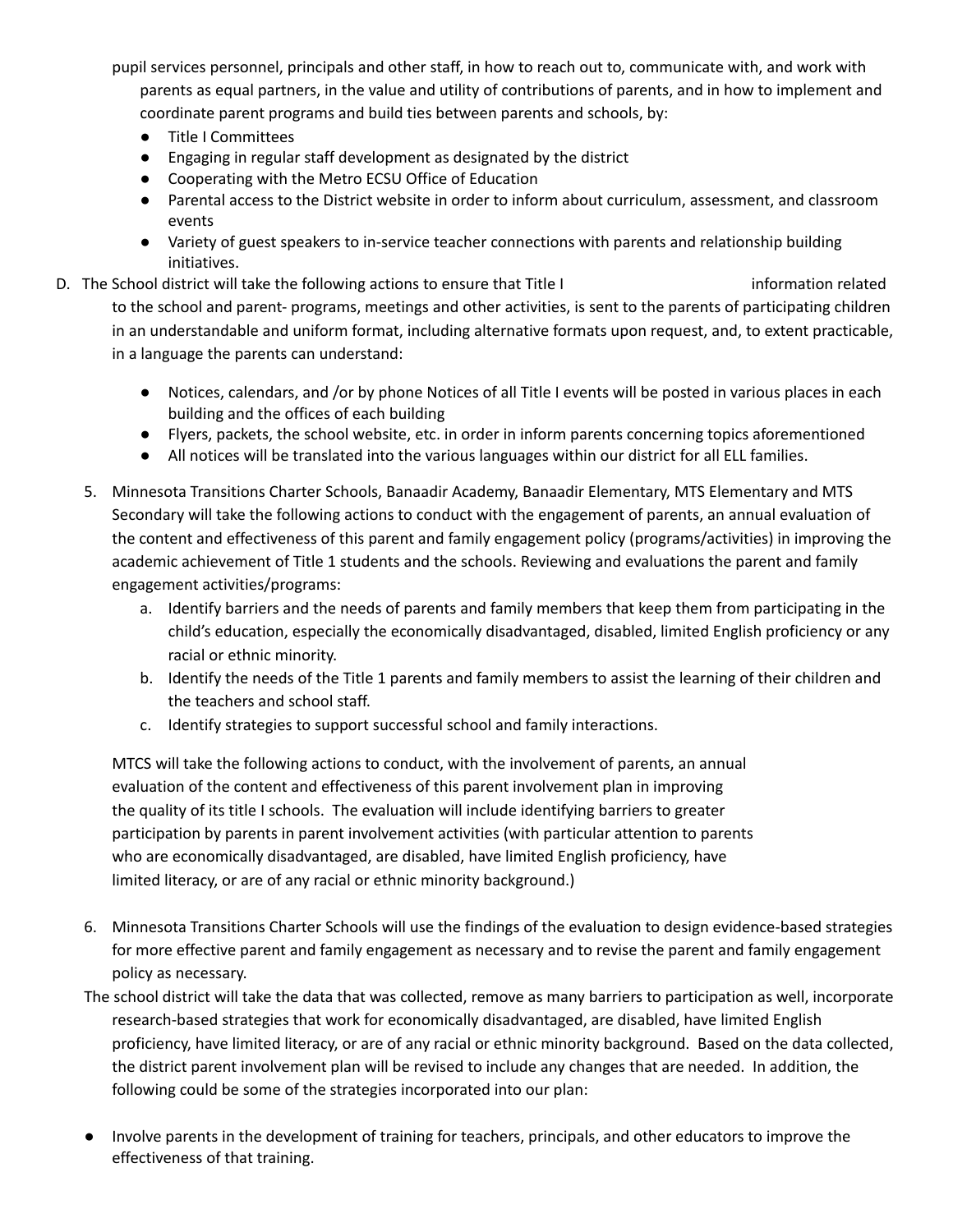- Provide necessary literacy training for parents from Title I, Part A funds, if the school district has exhausted all other reasonably available sources of funding for that training.
- Pay reasonable and necessary expenses associated with parent involvement activities, including transportation and childcare costs, to enable parents to participate in school-related meetings and training sessions.
- Train parents to enhance the involvement of other parents.
- In order to maximize parent involvement and participation in their children's education, arrange school meetings at a variety of times, or conduct in-home conferences between teachers or other educators, who work directly with participating children, with parents who are unable to attend those conferences at school.
- Adopt and implement model approaches to improving parent involvement.
- Establish a district apparent advisory council to provide advice on all matters related to parent involvement in Title I, Part A programs.
- Develop appropriate roles for community-based organizations and businesses, including faith-based organizations, in parent involvement activities.
- Provide other reasonable support for parent involvement activities under section n1118 as parents may request.
- 7. Minnesota Transitions Charter Schools will involve parents in activities at the Minnesota Transitions Charter Schools, Banaadir Academy, Banaadir Elementary, MTS Elementary, and MTS Secondary. This could be establishing a parent advisory board that represents the population of Title I parents and family members, that develops, evaluates and reviews or revises the parent and family engagement policy.
- The district will invite parents to be a part of the district title 1 parent committee. Parents will be invited from all Title 1 schools to participate in the parent involvement committee. The parent-involved committee will help design surveys, review the data once surveys are complete, as well help revise the district parent involvement plan with the Title 1 Coordinator.
- Areas that will also be part of this committee's responsibility will be reviewing curriculum, assessments, and data as well as helping determine what activities would be beneficial for all our parents.
- 8. Minnesota Transitions Charter Schools will convene an annual meeting, at a convenient time, when the parents of participating children are available to attend. The Title I annual meeting will inform parents about the Title I program, explain the requirements of parent and family engagement and the rights and responsibilities of the parents to be involved.
- Minnesota Transitions Charter Schools annual meeting data will be in October. Location is pending on distance learning and COVID. All the stakeholders will be invited to this annual meeting. For this meeting, transportation, food, and childcare will be provided. The focus of this meeting will be to inform parents about MTCS's Title 1 program as well as explain the requirements.
- 9. Minnesota Transitions Charter Schools will offer flexible meeting times during morning, evening or weekends and may provide transportation, childcare or home visits.
- In order for parents to participate in the meetings, the district will offer multiple meetings and times as well, offer transportation, childcare and food to ensure that we are supporting our parents that are willing to give us their support with input, suggestions and information for the continuous improvement of our title 1 programs.
- 10. Minnesota Transitions Charter Schools will involve parents in the planning and review of the school improvement plan and the joint development of the school wide plan when applicable. If the school wide plan is not satisfactory to the parents, submit comments on the plan when submitted to the district. [Section 1114(b)]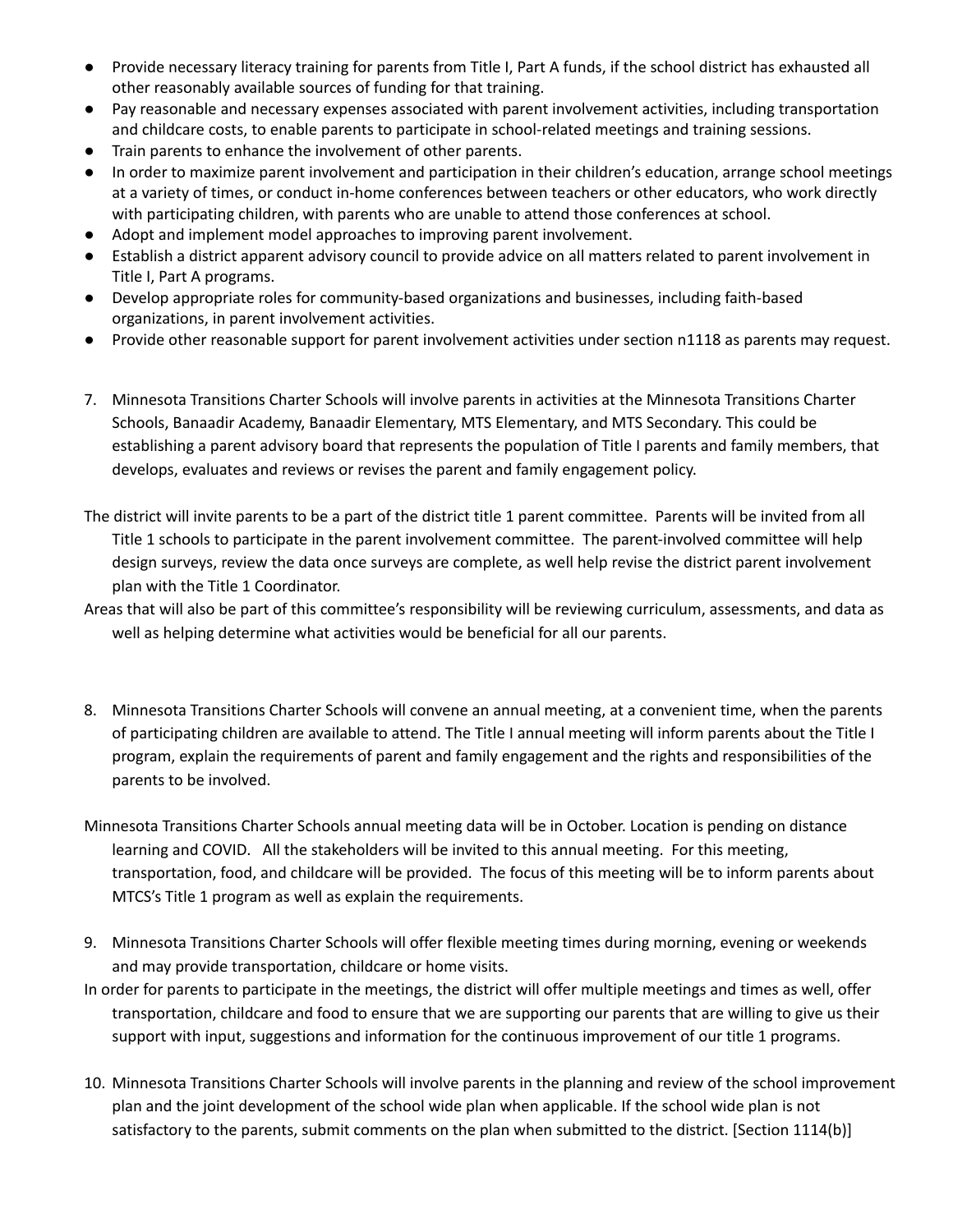If the district's plan does not receive a satisfactory review, parents can send their comments to the Title 1 Coordinator and the Parent Involvement Committee so that we can review and revise the district's plan.

11. Minnesota Transitions Charter Schools will provide assistance to parents of Title students:

- a. Timely information about programs offered to engage in their child's education.
- b. An explanation of the curriculum, state and local academic assessments including alternate assessments, and the achievement levels of the state academic standards.
- c. If they request, opportunities for regular meetings to hear their suggestions and participate in decisions related to their child's education.

The district will hold open houses for families to come into schools, meet teachers, and see classrooms (pending covid). There are also conferences held twice a year for families to come and meet with teachers one on one to discuss their student's progress (in person depending on covid). Sites also hold Title night twice a year as an opportunity for families to come to school and learn how to support their student at home, play educational games, and participate in educational activities.

The district website announces all events on the opening page. There is a calendar with events on it as well. Flyers and other marketing materials are mail home to parents throughout the year.

### **Part III. Description of the Shared Responsibilities for High Student Academic Achievement**

Minnesota Transitions Charter Schools will jointly develop with Title I parents a school-parent compact that outlines how parents, the entire school staff, and students will share the responsibility for improved student academic achievement to meet the state academic standards. The compact should:

- 1. Describe the curriculum and instruction that help their student meet the state standards, identify where their child is performing and discuss ways the parent can support their child's education at home and at school.
- 2. Talk about the importance of the teachers and parents communicating on an ongoing basis at a minimum:
- a. Conduct a parent-teacher conference in elementary schools, at least annually, during which time the compact is discussed as it relates to the individual child.
- b. Provide frequent reports to parents on their children's progress.
- c. Provide information on how parents can contact staff and staff can best contact parents, opportunities to volunteer and participate in their child's class, and observation of classroom activities.
- d. Make sure that two-way meaningful communication between family members and school staff is addressed and when at all possible, is in a language the parents and family members can understand.

## **Part IV. Accessibility**

Minnesota Transitions Charter Schools will meet the requirements of parent and family engagement of Title I, to the extent practicable, we will provide full opportunities for the participation of parents with children with limited English proficiency, parents with children with disabilities, and parents of migratory children, including providing information and school reports in a format and, to the extent practicable, in a language such parents can understand.

MTCS has a large population of Limited English Learners and students with disabilities. In order to meet their needs, the district has hired family liaisons and specialists to help with not only translation but also specialized support for those who need it. MTCS has well as bi-lingual paras and teachers to help our students and families. When meetings take place, there is always an interpreter present. All materials are translated so that parents and families have the proper information. For our students with disabilities, different technologies are used as well as different modes of delivery so that communication is clear.